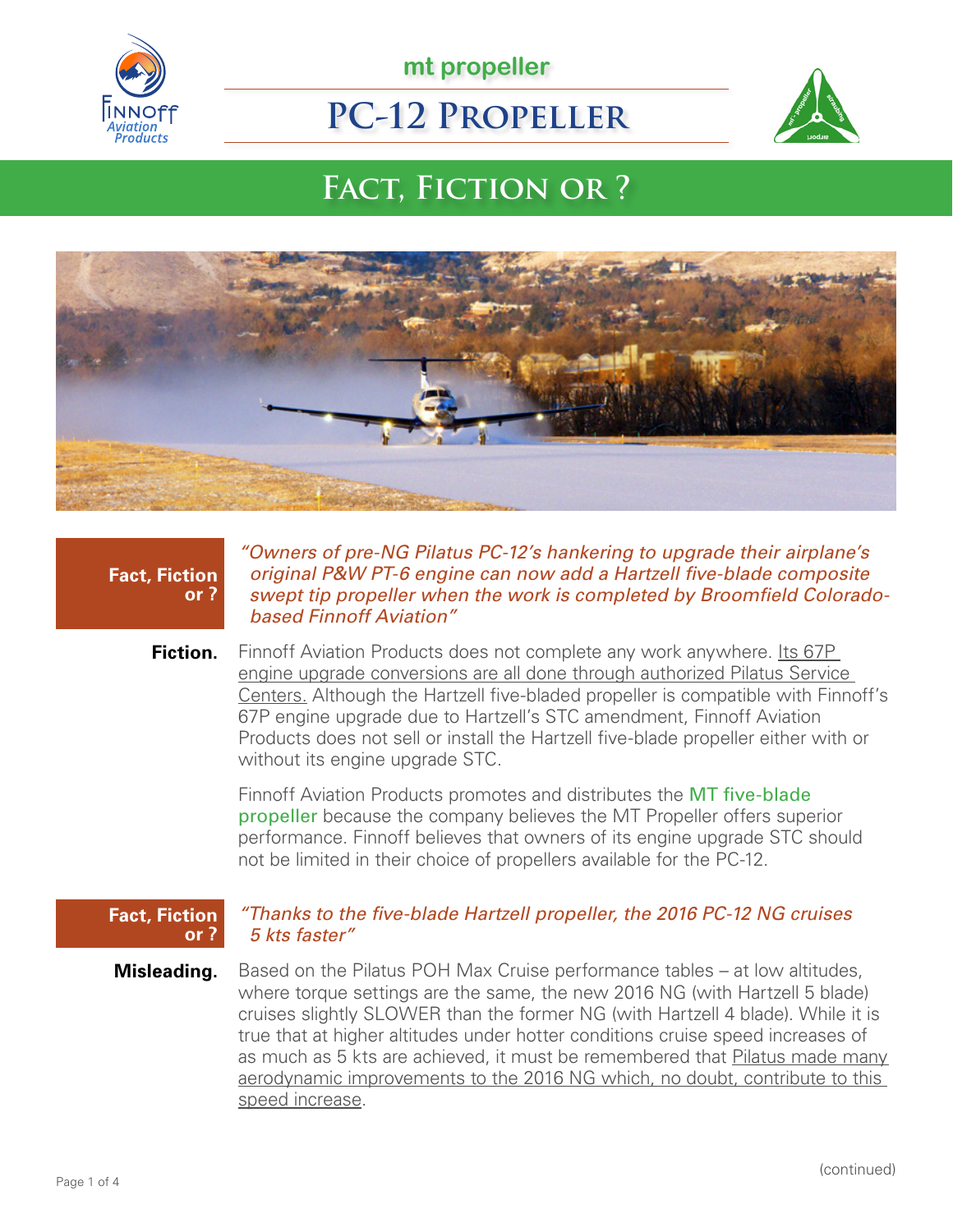# **mt propeller** | PC-12 PROPELLER FACT, FICTION OR ? (continued)

### **Fact, Fiction or ?**

*"Hartzell's Structural composite utilizes aerospace grade carbon fiber. It is five to 10 times stronger than beech wood and spruce wood core propellers"*

**Nonsense.** What does this mean? What basis is used to make such a statement? 10 times stronger in what test?



The strength of **MT propellers** is based on tests, simulations and calculations per CS-P-330 (EASA Requirement) or FAR 35.24 (FAA Requirement). The MT **propellers** have at least a 10 times safety factor built into the blades which is why there has never been a blade failure in more than 110 million flight hours with more than 60,000 blades flying. If the Hartzell propeller were 10 times stronger that would imply a 100 times safety factor!

MT's blade construction (natural composite) of multiple laminated compreg<sup>\*</sup> (in the blade root) and select fine grain spruce (in the aerodynamic portion of the blade) was invented by Schwarz Propeller Company in Berlin (Germany) in 1928 and used in more than 100,000 propellers during WW II from Germany, Great Britain, Russia, France, and Japan in the best fighter and bomber planes like the FW-190, JU-88, Spitfire up to Mk-22 with 5 blade propeller, Hurricane and more.

The technology is not new. What is new are some materials and the way MT designs and makes the propellers today with carbon fiber blade coverings and nickel cobalt erosion sheets to protect them from environmental impacts.

\*Compreg: Compressed beech, impregnated with special phenol-formaldehyde resin in alcohol solution.

#### **Fact, Fiction or ?**

**Fact but not the whole story.** *"…the Hartzell propeller…blades are certified for unlimited life…"*

"Certified for unlimited life" simply means that no life limit has been imposed on the blades. It does not mean that the blades will last forever. Presumably other factors, such as blade profile dimensions falling out of spec. or damage beyond economical repair, will eventually cause a blade to be scrapped.

The life of an **MT** natural composite blade is "unlimited" because of:

- the ability to dress out defects in the blade by adding material, thereby retaining the original blade profile dimensions.
- the likelihood that blade damage can be repaired due to the ability, under many circumstances, to replace damaged portions of the core while maintaining original blade strength.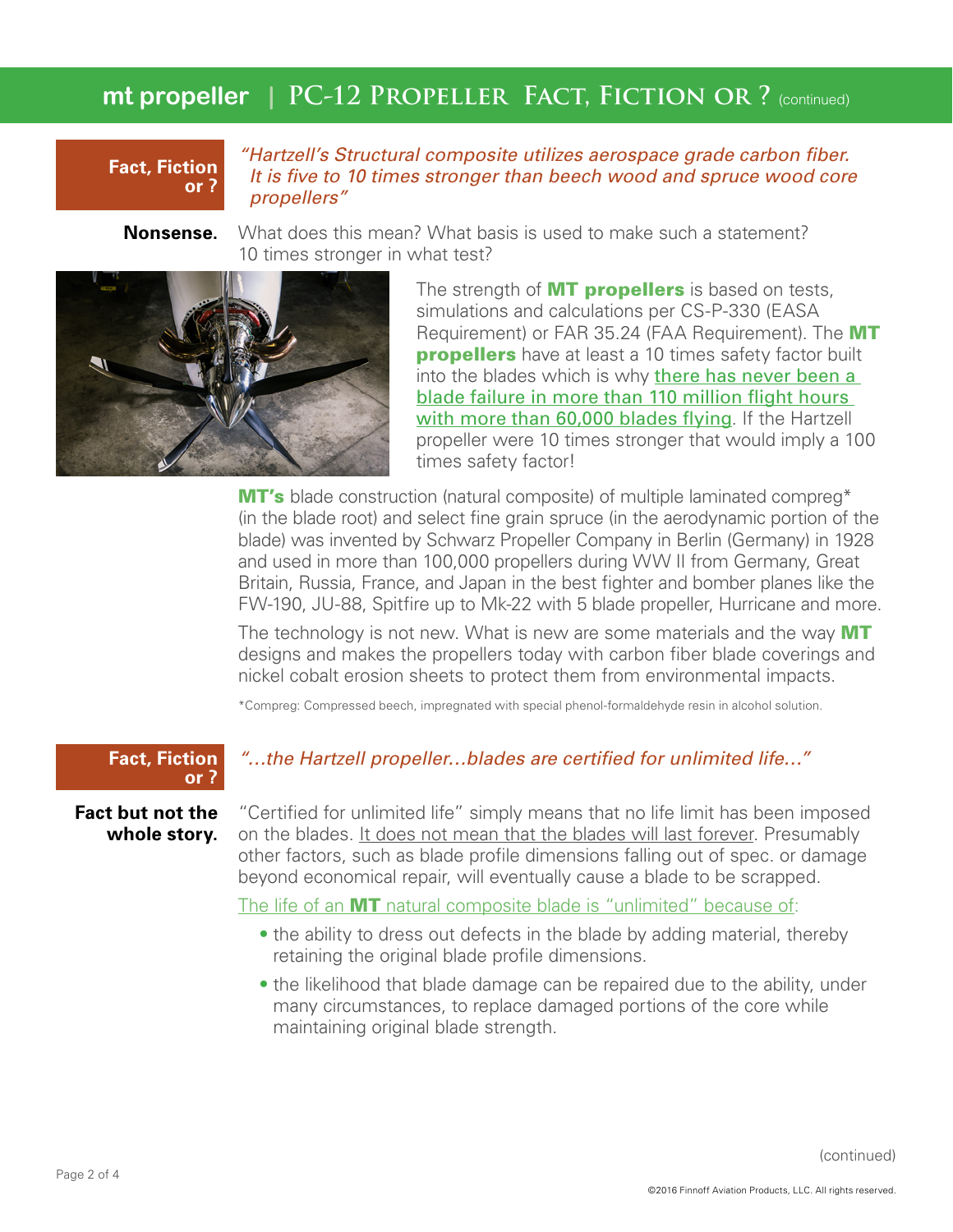## **mt propeller** | PC-12 PROPELLER FACT, FICTION OR ? (continued)



#### **Fact, Fiction or ?**

### *"…the five-blade Hartzell propeller…has a 50-foot reduction in total takeoff distance…"*

**Fact.** (We assume so, since this statement came from Hartzell. Also we assume this statement is referring to take-off ground roll since the statement is then supported by Pilatus POH data.)

However, in controlled testing done in support of a U.S. government application the **MT 5-blade propeller** was shown to offer an approximate 15% reduction in total takeoff distance, which amounts to a lot more than 50 feet (more like 150 feet).

#### **Fact, Fiction or ?** *The Hartzell five-blade propeller has a diameter of 105 inches. The MT five-blade propeller has a diameter of 102.4".*

**Fact.** Smaller diameter means less chance of a prop strike and better erosion protection. Also, all other things being equal, smaller diameter means lower tip speed which yields lower noise.